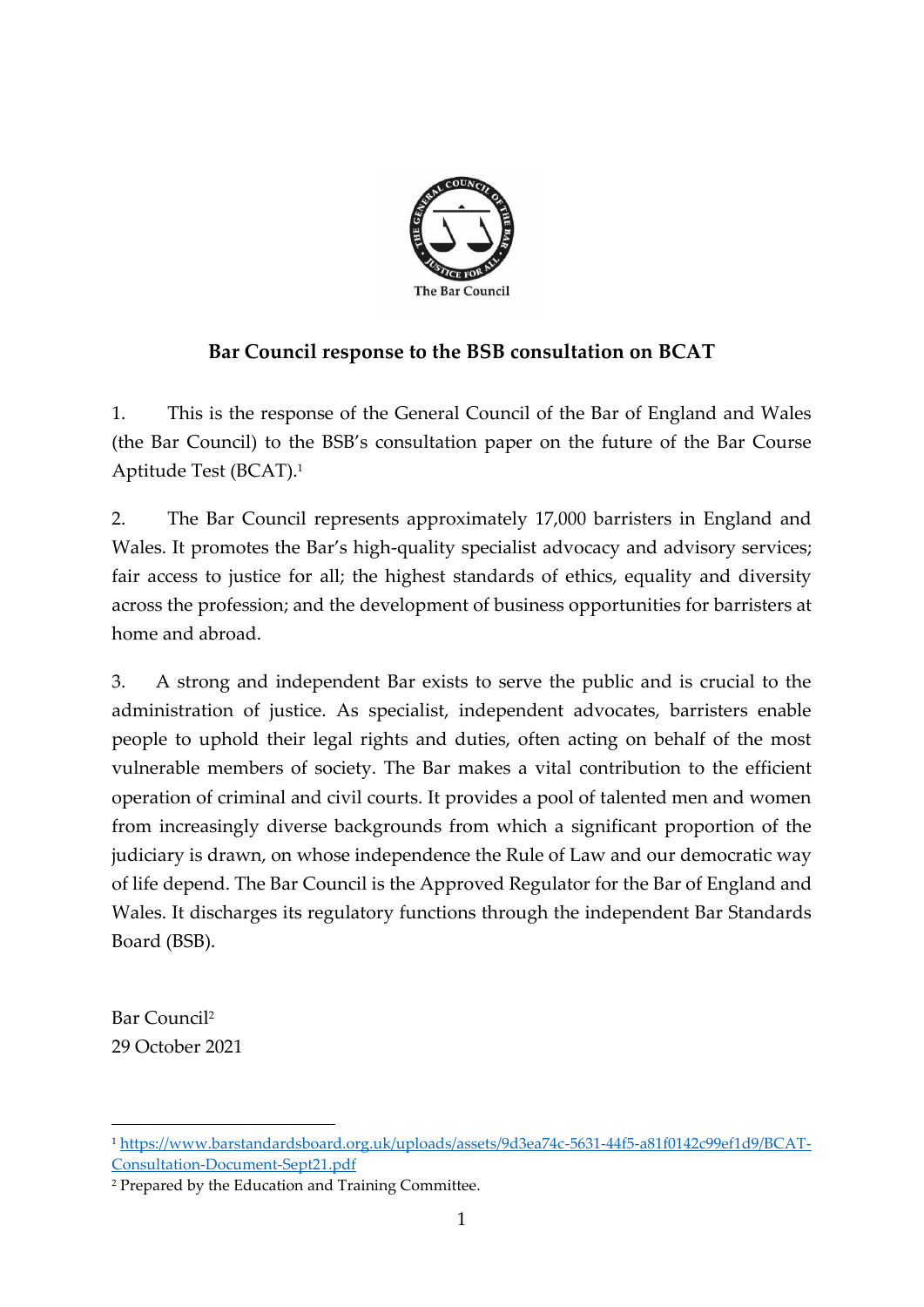#### **Executive Summary**

1. We are not persuaded that it is, at the moment, appropriate to discontinue use of the BCAT.

2. In particular, the recent data on pass rates for the new Bar Training Course suggests that some institutions, including some who are applying less rigorous selection criteria, are recruiting students of whom only a very small proportion pass the centrally marked assessments.

3. This is the problem which the BCAT was introduced to overcome. As the Consultation paper notes, that problem appeared to have significantly reduced. But the Consultation paper does not take into account the recent BSB data which suggests that the problem has reappeared. It seems to us therefore that this would be a very poor time to remove the possibility of using the BCAT as a mechanism to address the problem of too many students wasting money by embarking on courses which they will struggle to pass. This problem looks as if it is on the rise again.

4. We think there is another coincidental, but important, benefit of the BCAT, to which insufficient weight is given in the consultation paper. The BCAT has been established to provide a psychometric test of critical thinking and understanding of arguments – identifying different perspectives and the ability to distinguish facts form opinions and assumptions. The research cited by the BSB shows that BCAT scores are a reasonable predictor of success on the Vocational Stage. The BSB frequently and rightly stresses the need for evidence to support regulatory decision making. There is now almost a decade of BCAT data. It appears to provide an objective measure of candidates' facility in analytical skills which lie at the heart of the job most barristers do. It would be interesting to see an analysis of how strong a correlation there is between BCAT scores and obtaining tenancy<sup>3</sup>. Whether or not BCAT scores are used,

<sup>&</sup>lt;sup>3</sup> It seems to us the data must be available now to perform such an analysis.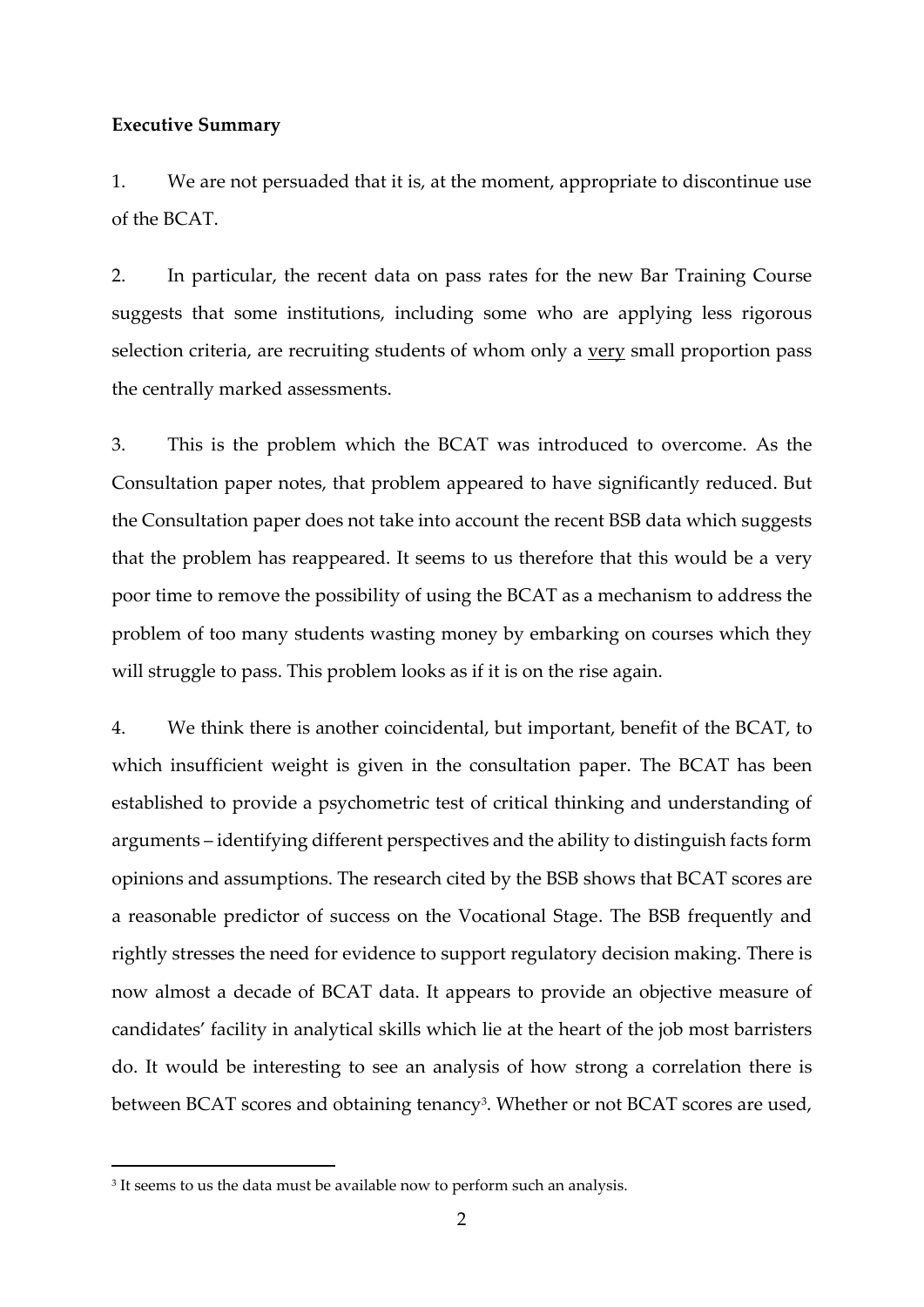in every year, as a filter to exclude the students who perform worst on the BCAT, having the data available over a long period will, it seems to us, inevitably improve the quality of the BSB's decision making in future years and its ability to spot trends and changes. The hiatus caused by COVID, and the degree class, A-level and GCSE grade inflation that has followed it, puts a particular premium on objective measures like BCAT marks which are available in a long-term data set.



Top A-level grades rise again



### **General points**

5. Views about the BCAT, amongst those who have taken it, seem to vary. Some students regard it as an unwelcome and costly further hurdle to be overcome. This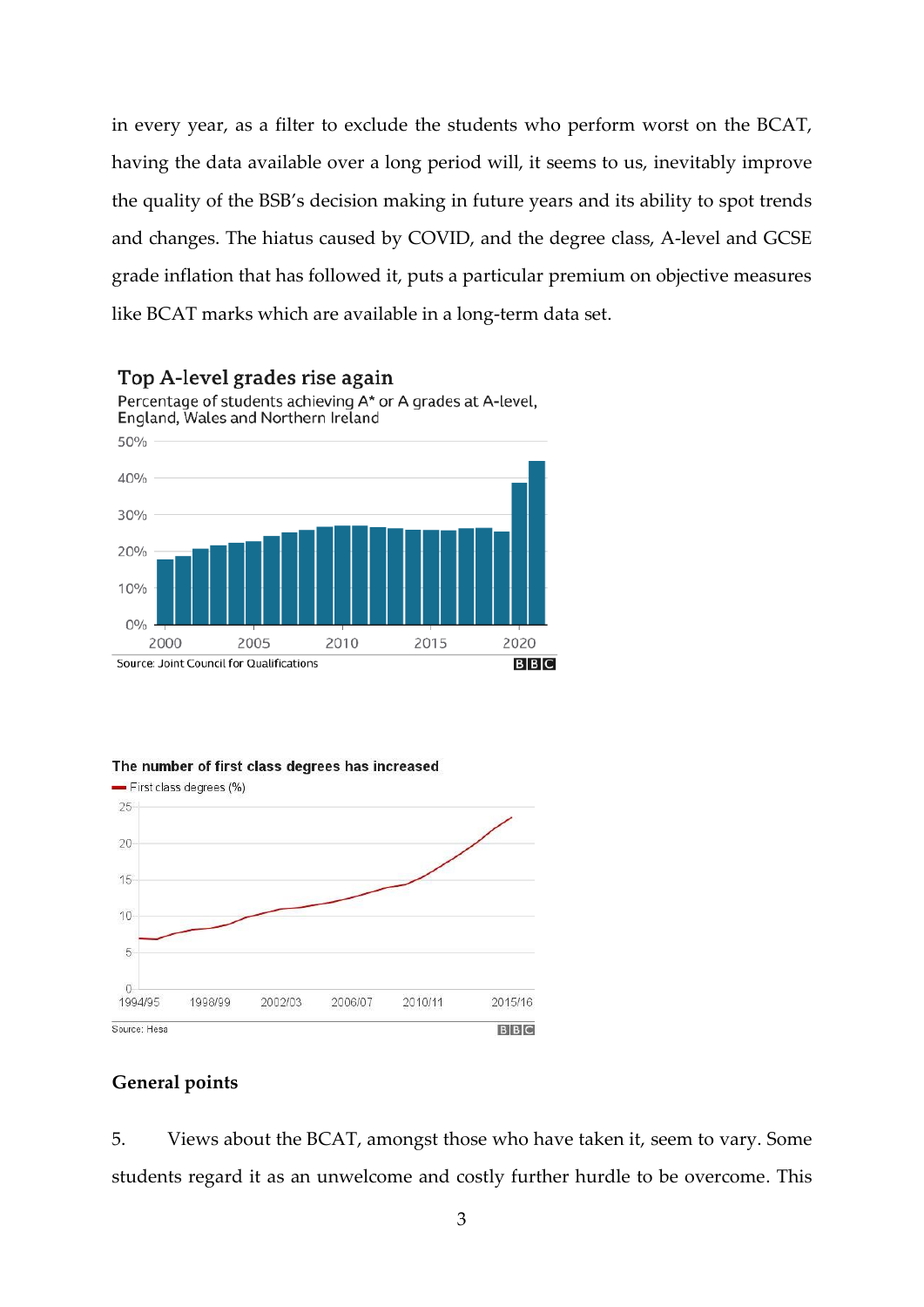may be particularly so for candidates from lower socio-economic backgrounds. Many students regard it as pointless precisely because the level at which the pass mark is set at the moment means that almost everybody passes it. It does not seem to us that students appreciate that there is a reasonably good correlation between BCAT *mark* and degree of success on the BPTC, as is demonstrated by this graph from the 2020 review:



BCAT score grouping for all BCAT takers (1 highest to 15 lowest)

6. So, if you did very well on the test (grouping 1) you had a 90% chance of getting an outstanding or very competent grade on the BPTC, but if you did poorly on the test (in groupings 12-15) you had a less than 30% chance of a very competent or outstanding grade.

7. It seems to us that if the BSB were to better publicise this sort of data the results of the BCAT test would be more likely to be regarded by students as a useful indicator of how they might fare at the next stage of their training.

8. We note that, at present, the mark obtained on the BCAT test is not available to the course providers, so that even if they wanted to use that mark as part of their selection criteria, they cannot do so.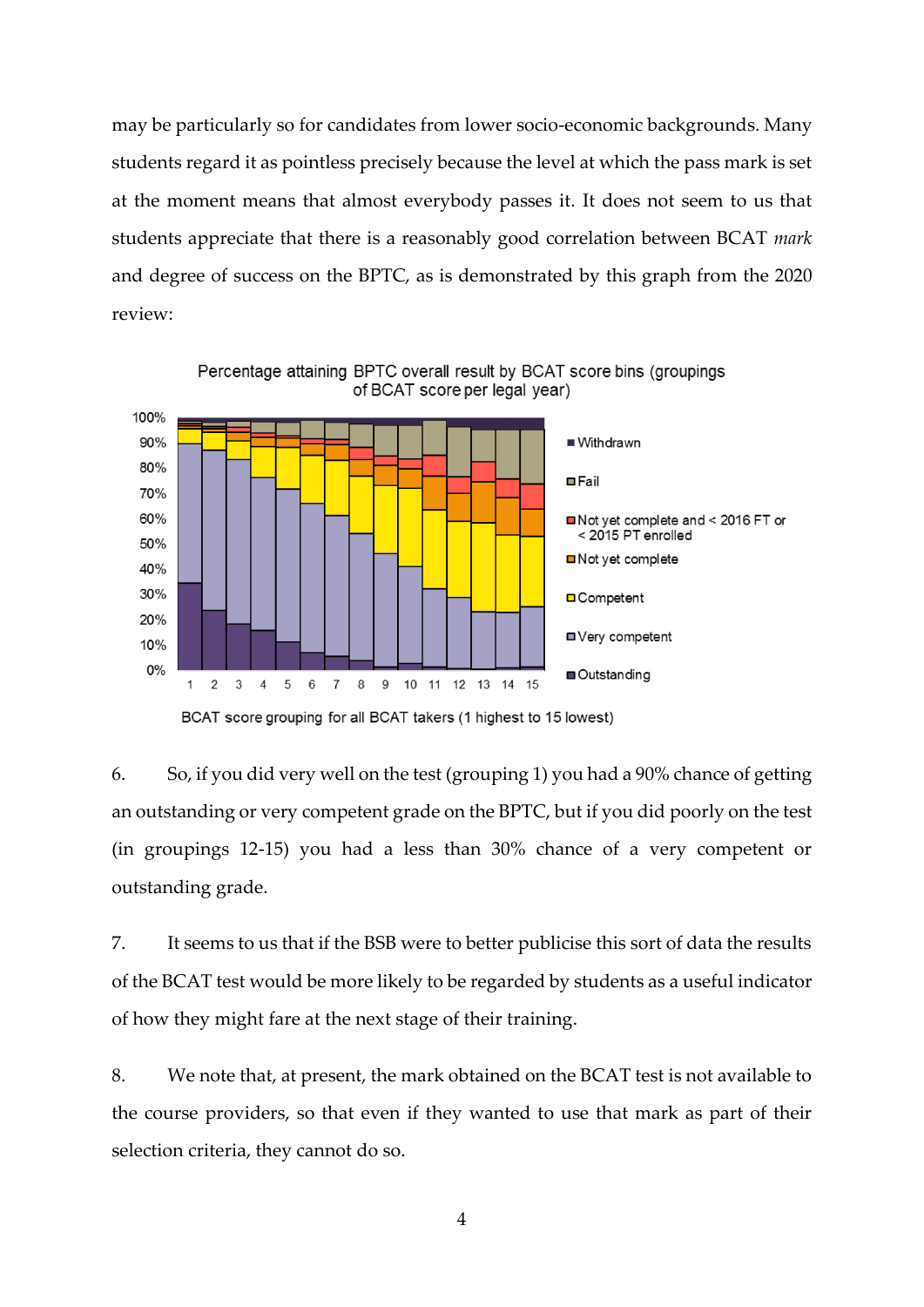9. We also wonder whether, if the Inns were to administer the test, it might be less expensive than using Pearson Vue. If so this would help to address any diversity concerns.

10. We note too that much of the discussion in the Consultation Paper seems to be predicated on the argument that, because almost everyone passes the test, it has little utility. The implicit premise of this argument is that the pass mark is set at the right level. We are not persuaded that this is necessarily correct, and rather doubt whether it is correct. On the basis of the BSB's data there is good evidence to suggest that if the pass mark were higher, fewer students would end up with poor BPTC results, and we know (for instance from the Pupillage Gateway Report) that those with poor BPTC results are often unsuccessful in obtaining pupillage.

## **The new data on Bar Training outcomes, and how it contrasts with the date reviewed in the Consultation Paper**

11. The Consultation Paper is based exclusively on data collected on the BPTC. It records BPTC failure rates between 2013/14 and 2017/18, although it aggregates the data across all providers.

12. Data on Bar Training (the new vocational course) was published by the BSB in July 2021 in the form of the Report of the Chair of the Central Examinations Board.

13. It demonstrates enormous disparities between the pass rates achieved by students on different courses. The results, for the Criminal and Civil Litigation exams, by course provider, are as follows: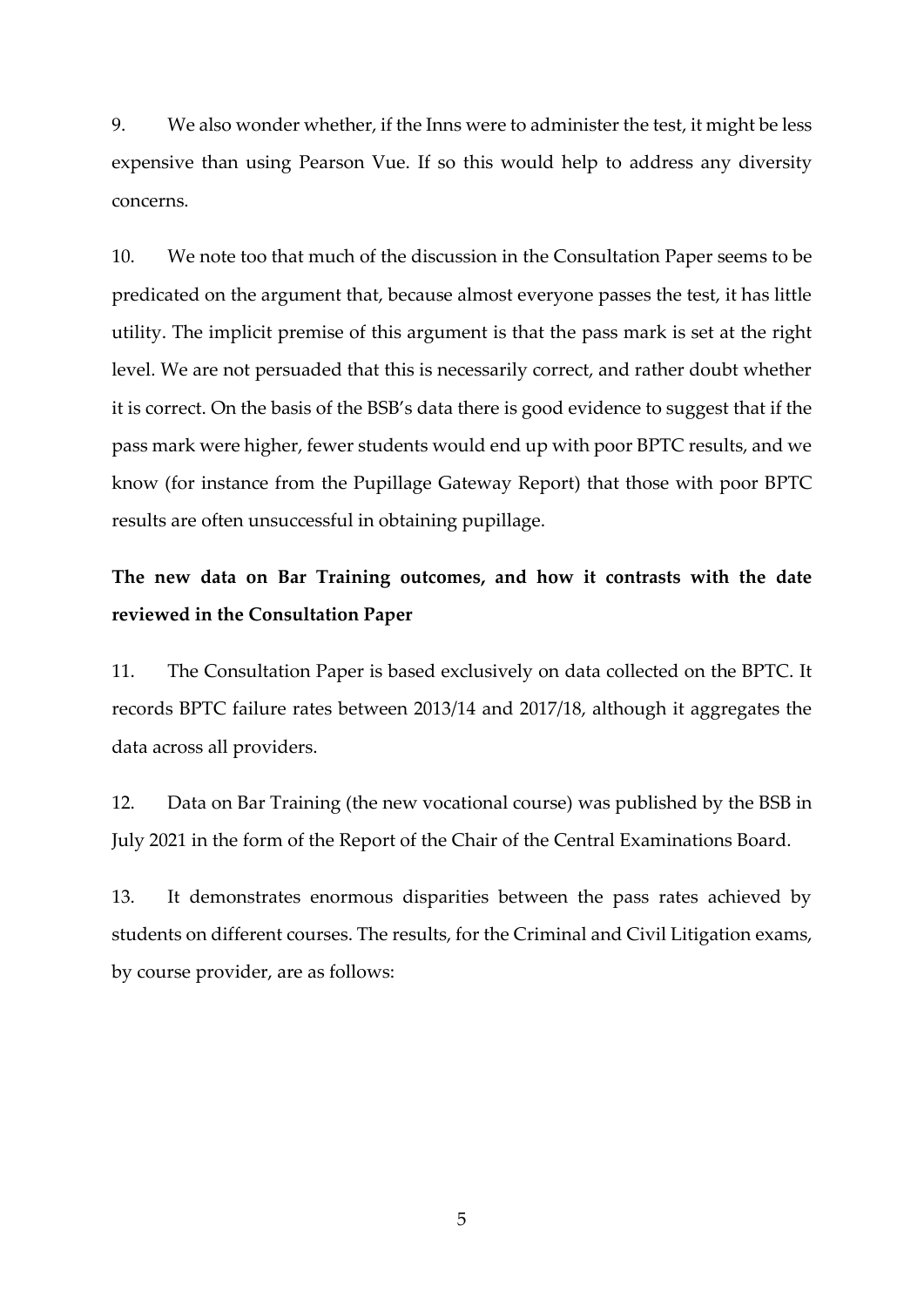

14. These results are extremely striking. We imagine that the BSB is urgently investigating the cause of these very troubling disparities in outcomes. The data seems to suggest that we are back to a very serious problem of lots of students wasting large amounts of money on courses that they are unlikely to pass.

15. We note that MMU, the Institution with the lowest pass rates, does not require a 2.1 degree.

16. Aggregating by course provider gives these results:

| <b>AETO Group</b>            | Average passing rate across both |
|------------------------------|----------------------------------|
|                              | subjects across all centres      |
|                              |                                  |
| ICCA (1 centre)              | 92.1%                            |
| Ulaw (6 centres)             | 62.4%                            |
| BPP (5 centres)              | 40.5%                            |
| University group (6 centres) | 35.6%                            |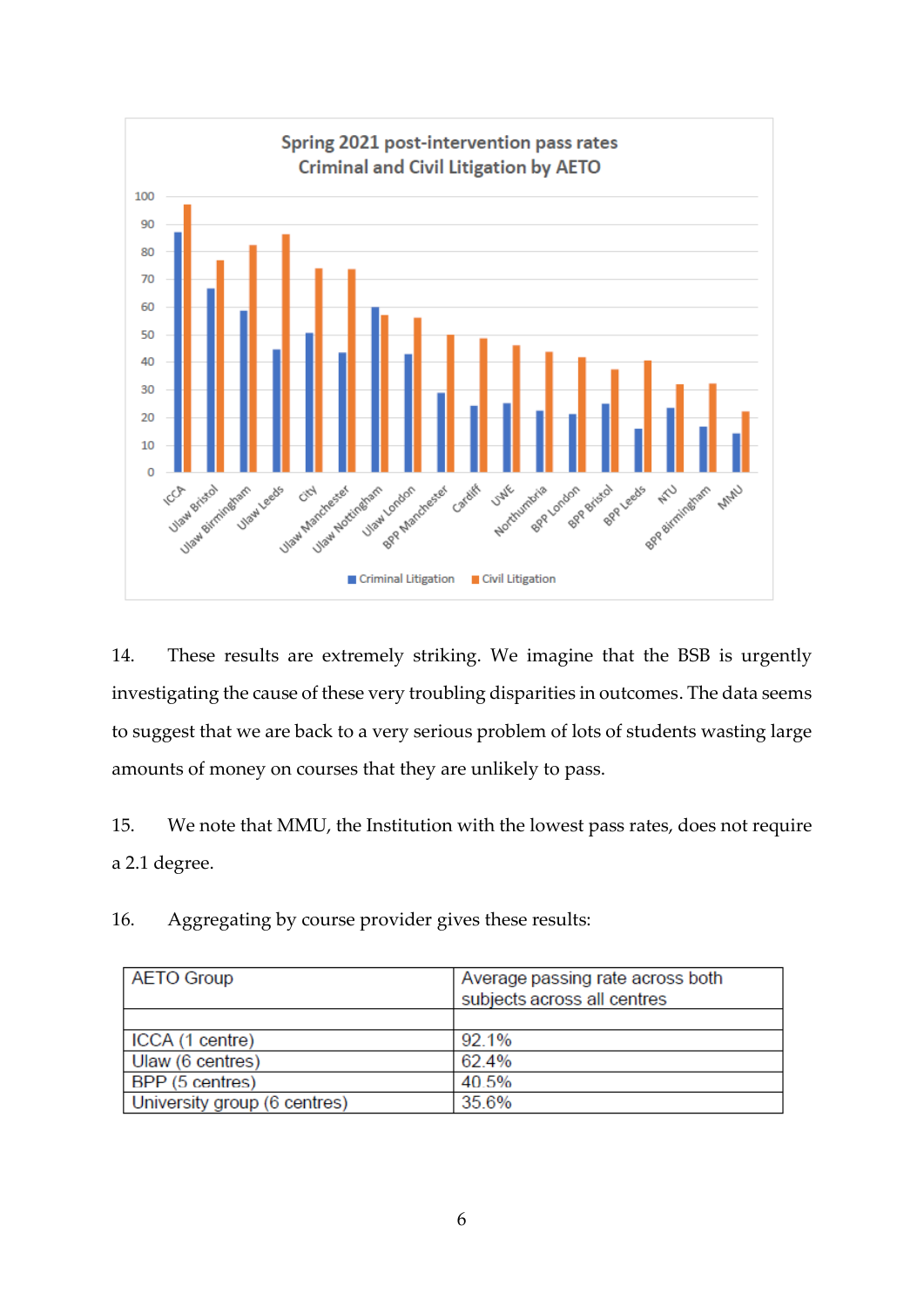17. It seems to us that these results must reflect either a poor standard of teaching in some institutions, or that those institutions' entry requirements are inadequate at ensuring students have sufficient aptitude to have a reasonable prospect of passing the course<sup>4</sup>.

18. In the Consultation Paper the BSB observes (at 49, emphasis added) that "retaining the BCAT does not seem to be a necessary or proportionate response *to a low risk* of students enrolling on a Bar Training Course without required aptitude for the course."

On the basis of the data reviewed in the Consultation Paper that may not have been an unreasonable position to take. But it seems to us that the more recent BSB analysis of the new Bar Training results shows that the risk can no longer fairly be characterised as low. Indeed, it seems to us that there must at the moment be a very high risk that some institutions are permitting too many students to waste their money on a course which they are unlikely to pass.

19. We appreciate that the course is new, that COVID has had widespread consequences, and that it might conceivably be that these striking disparities between institutions will reduce without regulatory intervention. But unless and until it is clear that the problems have been resolved, it seems to us to be premature and unwise to jettison the tool that was developed to address precisely such problems. An appropriate tool – the BCAT - is available to help. If it is to help, it seems likely that a more challenging pass mark is likely to be needed, but that is an argument for raising the pass mark, not for jettisoning the tool.

<sup>&</sup>lt;sup>4</sup> We recognise that the report presents incomplete information, and so we are cautious about attempting to draw firm conclusions from it. The report does not indicate how many students are entered by each provider (so we do not know how large the groups are) nor is it clear to what extent the results are for first time sitters or include resits. Nevertheless, the disparities between institutions are so high that we do not think the BSB can properly continue to take the view that the institutions' own selection systems are working well. In any event the BSB must have that data available to it and can (and it seems to us should) perform the analysis.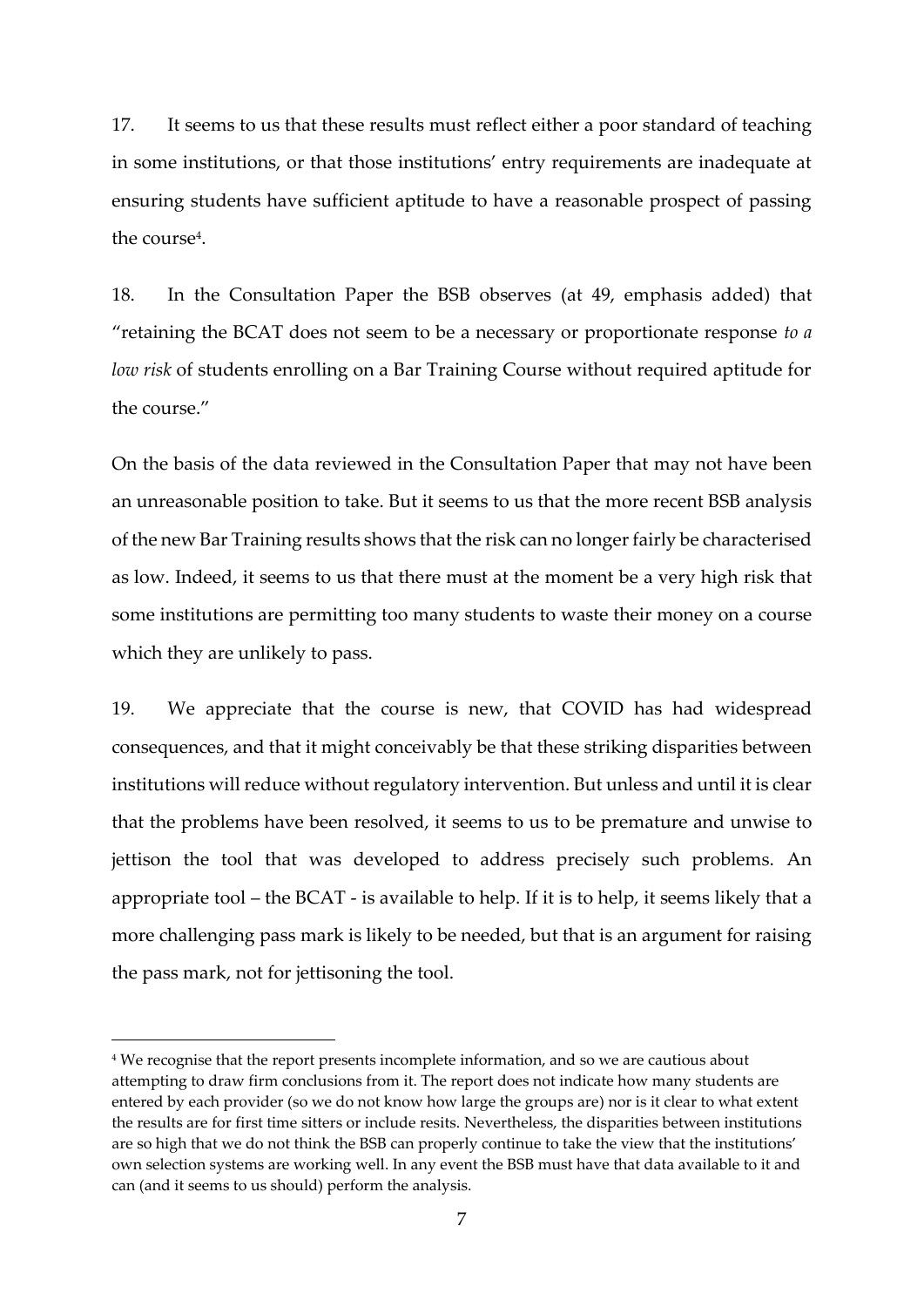20. We would suggest, therefore, that the BCAT is retained, at least for the time being.

21. We do not have access to sufficient data to express a final and definitive view on whether the BCAT pass mark should be maintained or increased. But we would suggest that urgent steps are taken to analyse the reasons behind the very low success rates in some institutions. We imagine that modelling could easily be carried out to see the extent to which, had there been a rather higher BCAT pass mark imposed, overall pass rates would have improved at the institutions with the weakest results.

22. We would also be interested to see some further analysis to indicate the extent of correlation between outcomes in terms of (a) BPTC results (b) securing a pupillage and (b) securing a tenancy (or proceeding to practice as a registered barrister) with (i) degree class, (ii) BCAT score, (iii) degree class and BCAT score combined, and (iv) (for securing pupillage or tenancy) BPTC grade. The data in chart 12 of the Evaluation report suggests to us that the combination of degree class and BCAT score is probably a powerful and reliable predictor, and we note the BSB's conclusion that "the BCAT does appear to have some suitability as a tool for identifying those most at risk of not passing or completing vocational training for the Bar, particularly when combined with degree classification." (#100).

### **ANSWERS TO THE SPECIFIC CONSULTATION QUESTIONS**

23. Insofar as we are able to answer them our answers to the specific questions are as follows.

#### **General Questions**

1. **Do you agree with our analysis of the risks associated with student aptitude and the appropriateness of the BCAT as a regulatory requirement?**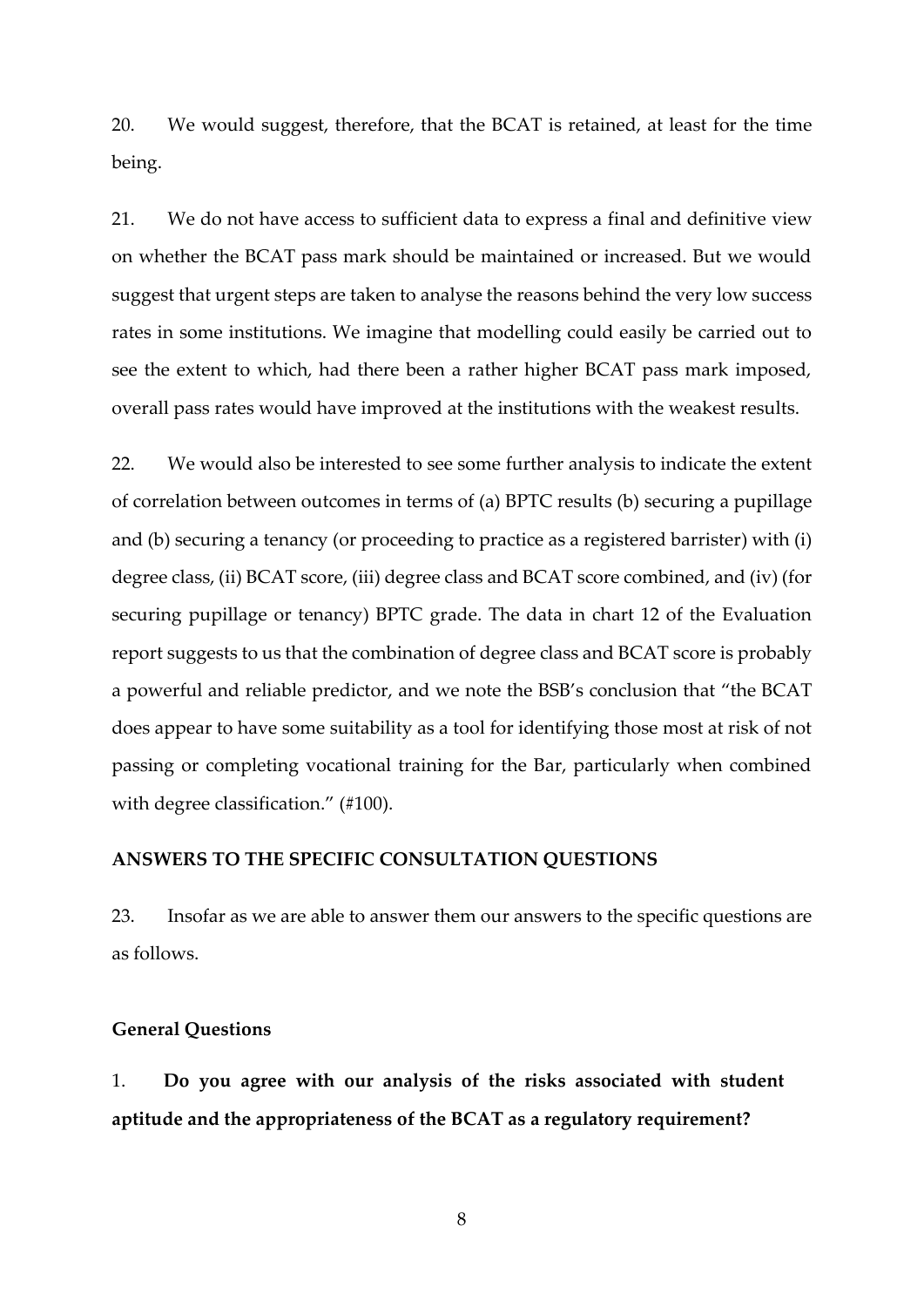No. We do not dissent from the analysis of student aptitude set out in the consultation paper, but the new data on the Bar Training course presents a radically different picture.

## 2. **Is there evidence of other risks we should consider in relation to student aptitude for Bar training as part of our review?**

Yes, the information contained in the report on Bar Training Spring 2021 Sitting.

# 3. **Does the BCAT help students make an informed decision on whether to enrol on Bar courses? If you are a current or former Bar student, did the BCAT help you to decide whether to enrol on a Bar training course? Please state how.**

Given that there is a reasonable correlation between BCAT scores and success in the BPTC and given that there is also a correlation with classification on the BPTC and the likelihood of obtaining tenancy (see the Pupillage Gateway Report), the BCAT scores ought to provide rational students with useful information to inform their decisions. That is a good thing, whether or not students in fact pay any attention to it.

### **Option specific Questions**

### 4. **Which option do you prefer and why?**

Either Option 1 or Option 2. We have explained why we do not have sufficient data to choose between them.

# 5. **If you prefer option 2, what are the risks that should be addressed and how should the BCAT be amended/replaced to ensure it is addressing the risks identified?**

If Option 2 were to be adopted it is obviously critical that, if there is any evidence of differential impact on groups with protected characteristics, steps are taken to ensure that the test is not operating in an unfairly discriminatory manner. The issue of cost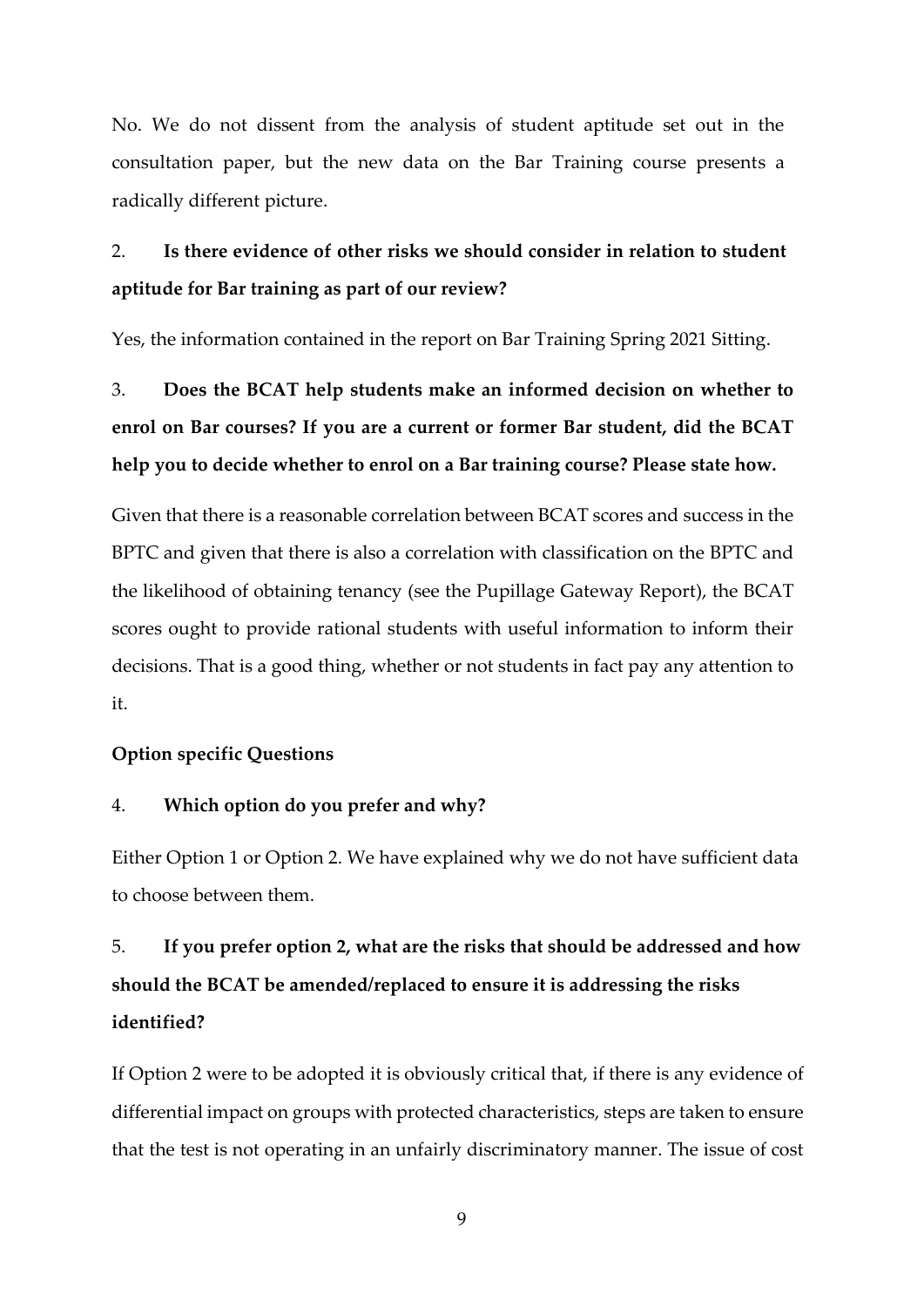is particularly important and the potential for the Inns to offer access to the test at a lower cost that at present should be considered.

6. **Are there any other options we should consider? If so, please state why.** No.

### **E&D specific questions**

7. **In addition to those already stated, does the requirement to take the BCAT before enrolling on a Bar training course have any negative equality impacts on those from disadvantaged or underrepresented groups, or those who are neurodivergent? If so, please state why.**

We do not know because we do not have access to the data. However, it may be part of a cumulative financial burden which operates as an effective deterrent for many deserving candidates with protected characteristics.

# 8. **In addition to those already stated, do the proposed policy options have any negative equality impacts on those from disadvantaged or underrepresented groups, or those who are neuro-divergent? If so, please state why.**

We do not know because we do not have access to the data. However, the multiplechoice format may discriminate against those with disabilities as per *Government Legal Service v Brooks* [2017] UKEAT 0302\_16\_2803 so there needs to be provision of reasonable adjustments where necessary.

### 9. **Is there anything else you would like to tell us?**

We think the paper gives insufficient weight to the long-term advantages of maintaining a database derived from a professionally designed test which is likely to provide a reasonably reliable objective assessment of aptitude in skills which are central to the professional skillset of a successful barrister.